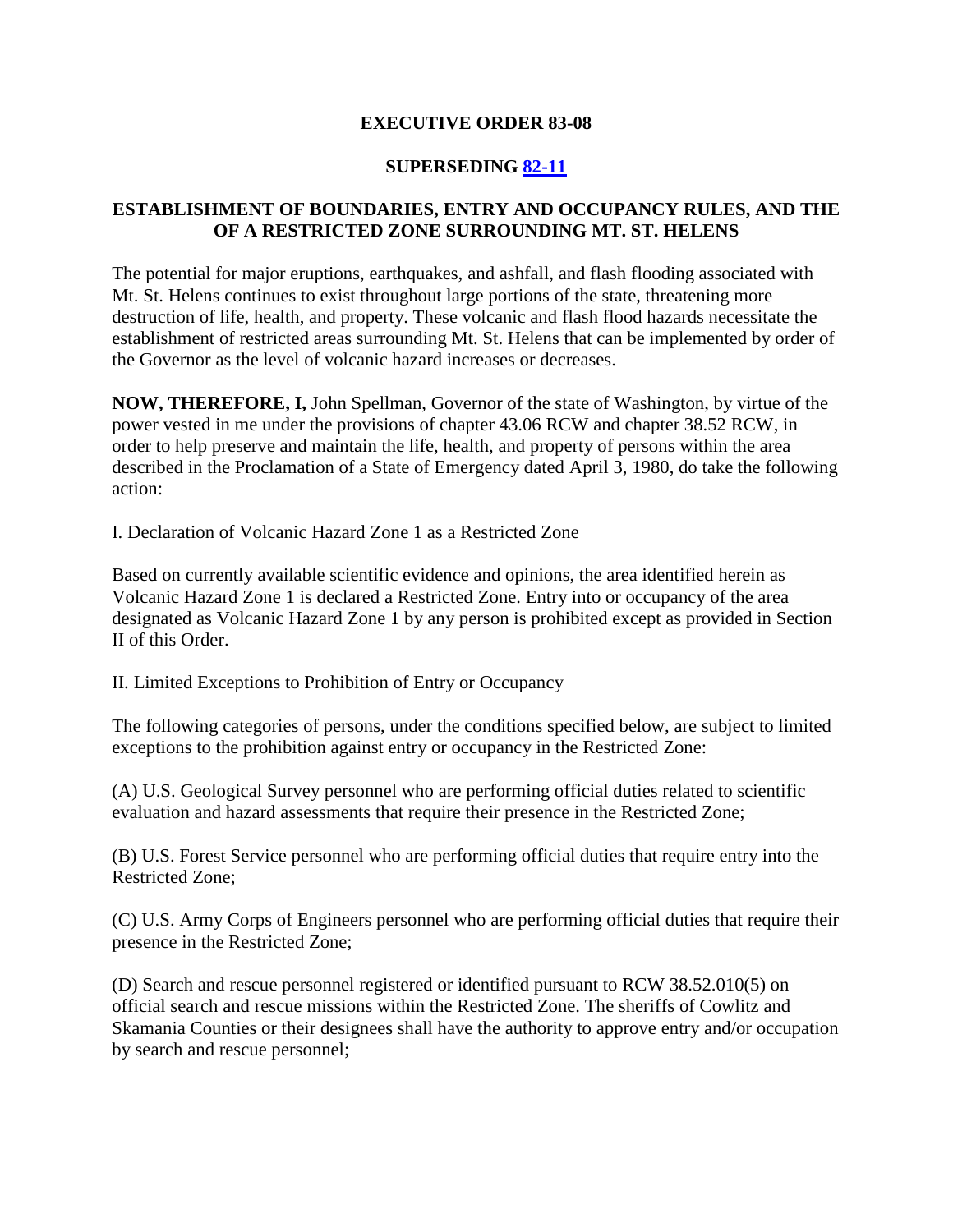(E) Federal, state, county, and local law-enforcement and firefighting personnel whose jurisdictions are within the Restricted Zone and who are on official business within the Restricted Zone;

(F) Federal, state, county, or local administrative personnel on official business within the Restricted Zone;

(G) Individual(s) who own and/or control real property, or personal property being used as a residence, and whose official permanent residence is within the Restricted Zone;

(H) Individual(s) with a legitimate business reason for being within the Restricted Zone, as determined by the Director, Department of Emergency Services, or his designee(s).

During especially dangerous episodes of volcanic activity, these exceptions may be further limited by the Director, Department of Emergency Services, or his designee(s).

Those persons excepted above shall abide by such administrative rules for entry and occupancy as may have been developed by the Department of Emergency Services and included in the Washington Administrative Code.

## III. Administration

Pursuant to RCW 38.52.050(3)(f), I hereby delegate to the Director, Department of Emergency Services, or his designee(s), the administrative authority vested in me by chapter 38.52 RCW.

Each individual given permission to enter and/or occupy the Restricted Zone shall obtain a special identification permit from the Washington State Department of Licensing prior to entry into that zone. That permit must be carried on his or her person at all times.

Prior to entry and/or occupation of the Restricted Zone, each individual shall be required to sign a "Waiver of Rights" form releasing and discharging the state of Washington and all its political subdivisions, and their officers or agents or employees, from all liability for any damages or losses incurred by that individual while within the Restricted Zone or as a result of entering or occupying that zone. The "Waiver of Rights" form shall be issued by the Washington State Department of Licensing.

All persons are advised of potential criminal penalties for violation of this order, pursuant to RCW 43.06.220 and RCW 38.52.150.

#### IV. Description of Volcanic Hazard Zones

The following zones are established for the purpose of identifying boundaries within which restrictions by this Order are, or by subsequent orders may be, implemented as volcanic hazards around Mt. St. Helens increase or decrease.

## **VOLCANIC HAZARD ZONE 1**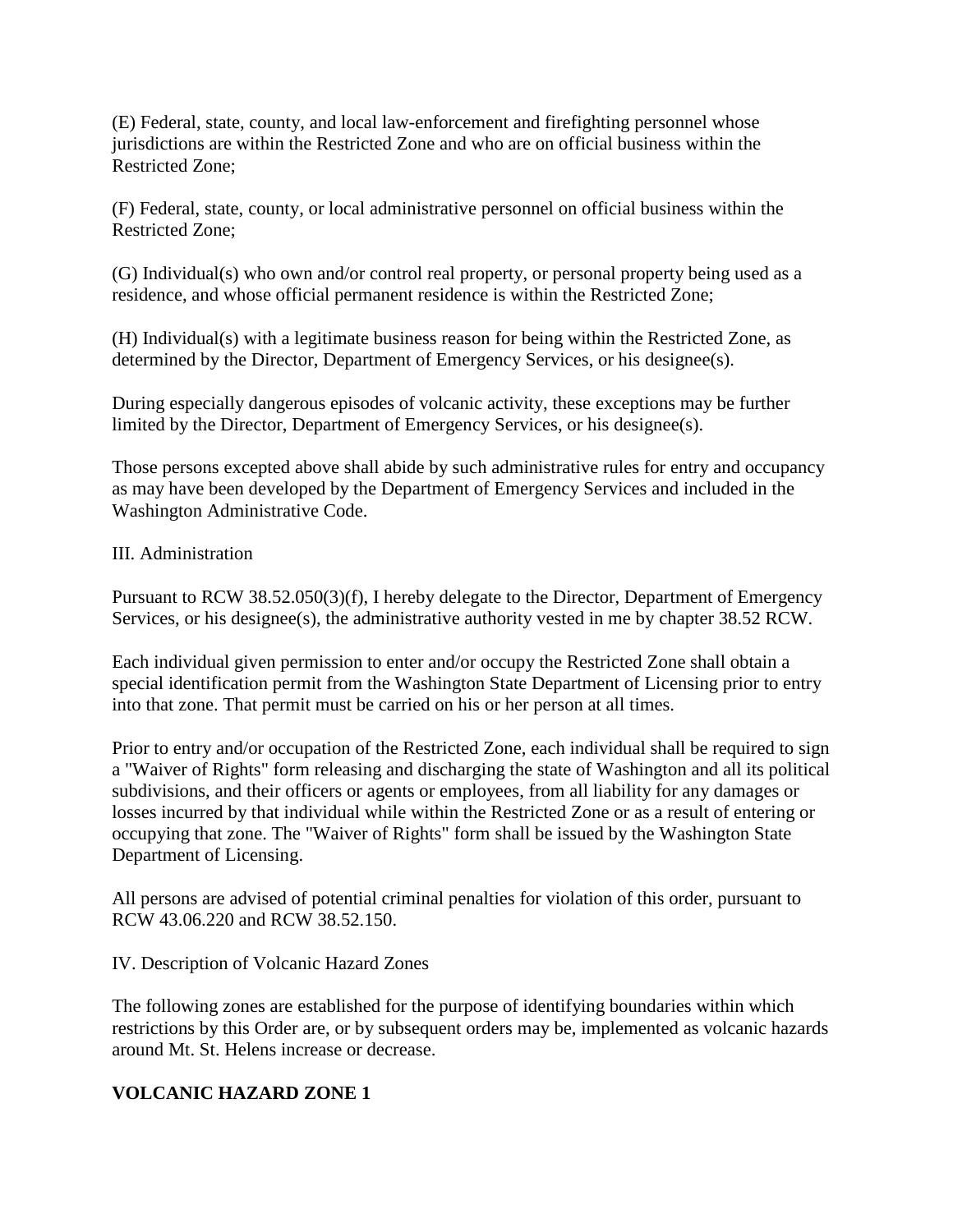The Volcanic Hazard Zone 1 is described as follows:

Beginning at the southwest corner of Section 36, T9N, R4E; thence easterly to and along timberline (timberline described as having trees 20 feet or . taller) to the Fine Creek Mudflow In Section 24, T8N, R5E; thence northeasterly to the northeast corner of said Section 24, T8N, R5E; thence northeasterly to the northeast corner of Section 7, TSN. R6E; thence northwesterly to the northeast corner of Section 26, T9N, R5E; thence north along section line to the top of divide separating the Lewis and Green River Drainage from the Toutle River Drainage; thence northerly along said divide to Norway Paso located in the north half (N-1/2) of Section 31, T10N, R6E; thence northerly to Bear Pass in Section 30, T10N, R6E; thence westerly to the headwaters of Coldwater Creek (Section 25, T10N, R5E); thence westerly along Coldwater Creek to the point where it crosses the Forest Service boundary (Section 31, T10N, R5E); thence north along the west boundary of the R5E line to the northeast corner of Section 36, T10N, R4E; thence west to the northeast corner of Section 33, T10N, R4E; thence northwesterly to the headwaters of the south fork of Hoffstadt Creek located in the south half (S-1/2) of Section 28, T10N, R4E; thence westerly along the north bank of this fork to its intersection with Hoffstadt Creek (Section 24, T10N, R3E); thence continuing westerly along the north bank of Hoffstadt Creek to the north high-water line of the impoundment of the Corps of Engineers' debris retaining structure (commonly known as the N-1 debris dam); thence westerly along the north high-water line to its intersection with the N-1 debris dam located in the north half (N-1/2) of Section 29, T10N, R3E; thence southwesterly along the west fill base of the northerly segment of the N-1 debris dam to the point of intersection with the natural high ground; thence southwesterly to the north end of the west fill base of the southerly easement (main structure); thence southerly along said fill base to its intersection with the base of the high ground; thence westerly along the base of the hill to its intersection with the Weyerhaeuser 3001 Road; thence southerly and easterly along the east edge of the Weyerhaeuser 3001 Road to the intersection of Weyerhaeuser Roads 3001 and 3000 in the south half (S-1/2) of Section 32, T10N, R3E; thence south and east along the north edge of Weyerhaeuser Road 3000 continuing to the point where Weyerhaeuser Road 3000 intersects with the ridgeline on the north line of Section 21, T9N, R4E; thence southeasterly following the ridgeline to the west line of Section 36, T9N, R4E; thence Southerly to the southwest corner of Section 36D T9N, R4F, and the point of beginning.

## **VOLCANIC HAZARD ZONE 1A**

The Volcanic Hazard Zone 1A is described as follows:

Beginning at the southwest corner of Section 36, T9N, R4E; thence easterly to and along timberline (timberline described as having trees 20 feet or taller) to the Pine Creek mudflow in Section 24, T10N, R5E: thence north- easterly to the northeast corner of said Section 24, T8N, R5E; thence southerly along section lines to the intersection with Forest Development Road 8315; thence westerly along northern edge of FDR #8315 to the intersection with southwest corner of Section 25, T10N R5E; thence westerly along section lines to the intersection with FDR #81 in Section 29, T10N R5E; thence westerly along northern edge of FDR #81 to the intersection with Forest Service Trail #238; thence northwesterly along FST #238 to the intersection with FDR #8123 in Section 24, T10N, R4F,; thence northerly along the easterly edge of FDR #8123 to its intersection with PST #238; thence northerly along FST #238 to national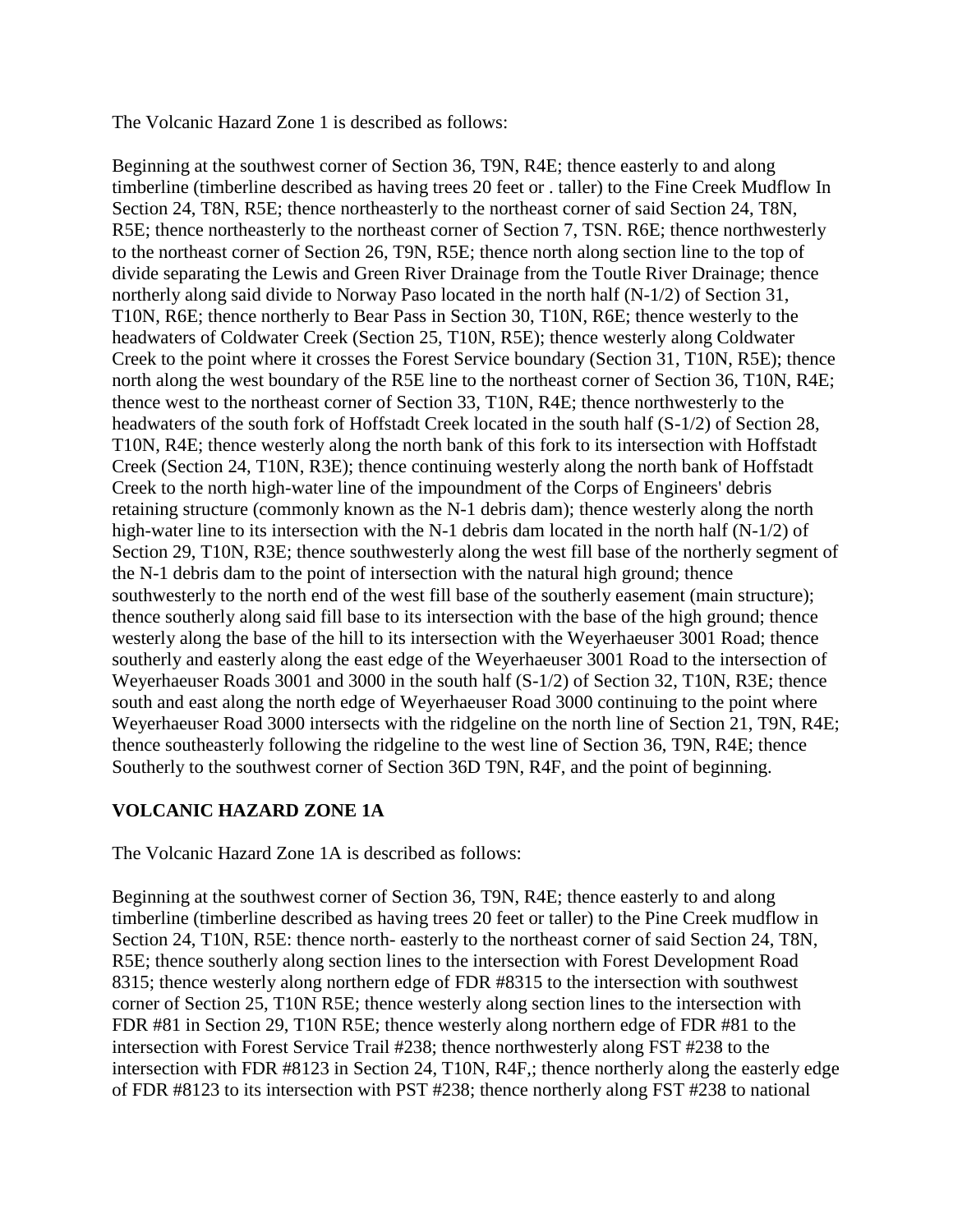forest boundary in northwest 1/4 of Section 1, T8N, R4E; thence northerly to northwest corner of Section 1, T10N R4E; thence easterly to southwest corner of Section 36, T9N, R4E, and the point of beginning.

## **VOLCANIC HAZARD ZONE 2**

Volcanic Hazard Zone 2 is described as follows:

Beginning on the southerly side of the Weyerhaeuser 2500 Road where it intersects the Gifford Pinchot National Forest Boundary on the east line of Section 36, T11N, R4E (Cowlitz/Skamania County lines); thence went along the southerly side of Weyerhaeuser Road 2500 to its intersection with north line of Section 14, R2E; thence westerly along the north line of Section 14 to the northwest corner; thence northwesterly to the northwest corner of Section 10, T10N, R2E; thence west along section lines to the northwest corner of Section 8 T10N, R2E; thence south along section lines to north edge of Weyerhaeuser 2410 Road (Section 17, T10N, R2E); thence southeasterly along the north edge of Weyerhaeuser 2410 Road to the intersection with the east edge of the Weyerhaeuser 2400 Road (Section 15, T10N R2E); thence southerly along the east edge of the Weyerhaeuser 2400 Road to where it becomes the Weyerhaeuser 4200 Road (Section 4, T9N, R2E); thence southwest along the east edge of the 4200 Road to its intersection with the northeast edge of the Weyerhaeuser 4600 Road (Section 7, T9N, R2F,); thence southerly along the northeast edge of the Weyerhaeuser 4600 Road to the Weyerhaeuser 4640 Road; thence across the Weyerhaeuser 4600 Road to the east edge of the Weyerhaeuser 4640 Road (Section 16, T9N, R2E); thence southerly along the cast edge of Weyerhaeuser 4640 Road to its intersection with the north edge of the Weyerhaeuser 4100 Road (Section 17, T9N, R2E); thence easterly along the north edge of the 4100 Road to a point opposite the east edge of the Weyerhaeuser 5500 Road (Section 29, T9N, R3E); thence south and east along the east edge of the Weyerhaeuser 5500 Road to its intersection with the south line of Section 14, T8N, R3E; thence east along section lines to the southeast corner of Section 13, T8N, R3F,; thence south along section lines to the intersection with FDR 8117060 (Section 30, T8N, R4E); thence easterly along the northerly aide of FDR 8117060 to its intersection with FDR 8117; thence across FDR 8117 to its easterly side; thence southerly along the easterly side of said FDR 8117 to its intersection with FDR 81 (Section 32, T8N, R4E); thence easterly along the northern edge of FDR 31 to its intersection with FDR 83 in Section 5, T7N, R5E; thence easterly along the northern edge of FDR 83 to its intersection with the south line of Section 9, T8N, R6E; then easterly along section lines to the southeast corner of Section 10, T8N, R6E; thence northerly along section lines to the northeast corner of Section 3, T8N, R6E; thence west to the southwest corner of Section 34, T9N, R6E; thence northerly along section lines to the southeast corner of Section 16, T10N, R6E; thence west along section lines to the intersection with the southern edge of the Green River with the south section line of Section 13, T10N, R5E; thence westerly along the southern edge-of the Green River to its intersection with the Forest Service Boundary on the east section line of Section 1, T10N, R49 (Cowlitz/Skamania County line); thence north along section lines to its intersection with the southern side of Weyerhaeuser 2500 Road and the point of beginning.

# **VOLCANIC HAZARD ZONE 3**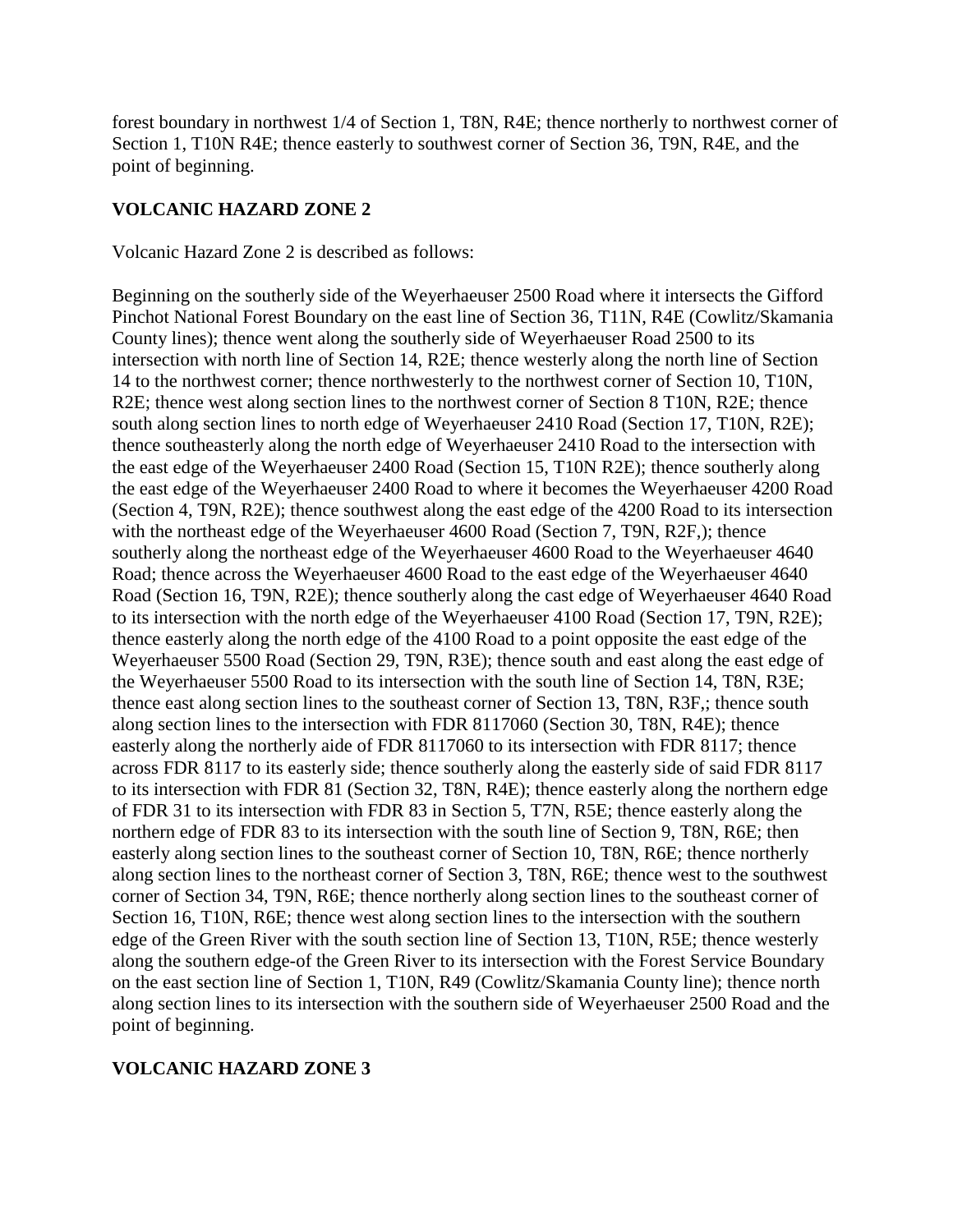The Volcanic Hazard Zone 3 is described as follows:

The Volcanic Hazard Zone 3 is described as follows: Beginning at the southwest corner of Section 31, Township 11 North, Range 2 East, just north of Kid Valley, Cowlitz County; thence east to the northwest corner of Section 5, T10N, R2E; thence south along section lines to the southwest corner of Section 8, T10N, R2E; thence west to the northwest corner of Section 18, T10N, R8E;,thence south along the west boundary of R2E to T7N, R2E, Kalama River Road (Weyerhaeuser 6000 Line); thence easterly along said road to a point opposite the mouth of Arnold Creek; thence southeasterly along Arnold Creek to its intersection with the south line of Section 32, T7N, R2E; thence east along the south boundary of T7N to the south one-fourth corner of Section 33, T7N, R4E; thence north to the north one-fourth corner of said Section 33; thence east to the southeast corner of Section 28, T7N, R4E; thence north to the east one-fourth corner of said Section 28; thence east to the east one-fourth corner of Section 27, T7N, R49; thence north to the northeast corner of said Section 27; thence east along section lines to the Skamania/ Cowlitz County line; thence south along the Skamania/Cowlitz County line to the high-water line of the north shore of the Lewis River; thence northwesterly along said high-water line to the high-water line of Yale Reservoir; thence westerly along said high-water line to Cougar Creek; thence south to the southerly high-water line of Yale Reservoir; thence northeasterly along said high-water line to the south high-water line of the Lewis River; thence easterly along the high-water line of the Lewis River to Swift Reservoir Dam; then easterly along the south high- water line of Swift Reservoir to the center of Section 35, T7N, R6E; thence northeasterly through the southwest corner of Section 25, T7N, R6E to Forest Service Development Road (FDR) N90; thence northeasterly along the north edge of said FDR N90 to its intersection with Quartz Creek in Section 18, T8N, R89; thence northerly upstream along Quartz Creek to its intersection with Straight Greek; thence northerly along Straight Creek to it's intersection with U.S. Forest Service Boundary Trail No. One (1) located in the southwest quarter of Section 17, T9N, R8E; thence south- westerly, northerly and westerly along said U.S. Forest Service Boundary Trail No. One (1) to its intersection with the east line of Section 32, T10N, R7E; thence north along section lines to FDP. 119, located in Section 17, T11N, R7E; thence west along the south edge of said FDP, 119 to its intersection with FDR 125, located in the west half (W-1/2) of Section 19, T11N, R7E; thence southerly along the south edge of said FDR 125 to its intersection with FDR 115, located in the west half (W-1/2) of Section 24, T11N, R7E; thence northwesterly along the south edge of said FDP 115 to its intersection with the north line of Section 23, T11N, R6F; thence went along the section lines to the northwest corner of Section 19, T11N, R5E, (Wakeawasis Greek area); thence north to the northeast corner of Section 13, T11N, R4E; thence west along section lines to the northwest corner of Section 18, T11N, R3E; thence south to the northwest corner of Section 19, T11N, R3E; thence west along section lines to the northwest corner of Section 19, T11N, R2E; thence south along section lines to the southwest corner of Section 31, T11N, R2E and the point of beginning.

V. Coordination with the U.S. Forest Service (National Volcanic Monument)

The state of Washington acknowledges the U.S. Forest Service authority under Federal statute to impose its own restrictions within the areas of the Mt. St. Helena National Volcanic Monument established by FL 97-243. The U.S. Forest Service may impose closures of U.S. Forest Service